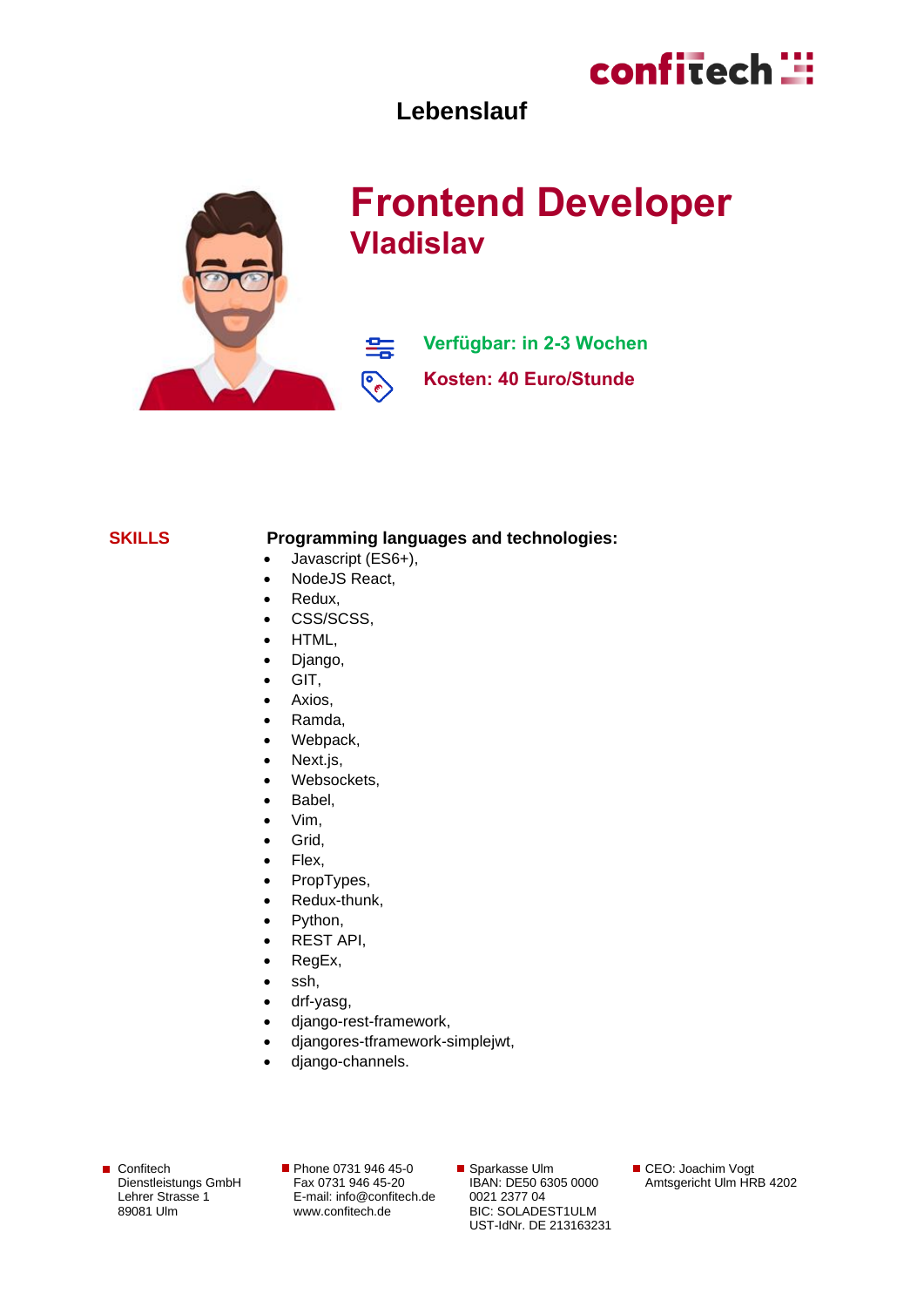### confitech ::

#### **Operating Systems:**

- Microsoft.
- Windows.
- Linux.

**EDUCATION CEM NAU Computer Engineering** *Graduated in 2010*

- **CERTIFICATION Lectrum University The intensive course of React 11** *Jul 2018*
- **EXPERIENCE Project: NDA Front-end React Developer** *Aug 2020 – now*

**Description:** Platform with statistical information. **Involvement Duration:** 8 months. **Responsibilities:** Writing a new functional interface. **Project Team Size:** 2 team members.

**Tools:** React, NodeJS.

**Project: NDA Front-end React Developer** *Aug 2020 – now* 

**Project Description:** Platform for platform leaders. **Involvement Duration:** 3 months. **Responsibilities:** Writing a new functional interface. **Project Team Size:** 3 team members.

**Tools:** React, Typescript, GraphQl, Gatsby, Contentful.

**Project: NDA Front-end Developer** *Jan 2020 – May 2020*

**Project Description:** Working on a new version of www.kaiserkraft.de. **Involvement Duration:** 5 Months. **Responsibilities:** Writing new functional interface, rewriting legacy code. **Project Team Size:** 15 team members.

**Tools & Technologies:** React, Redux, Redux-thunk, JavaScript (ES6+), Ramda, Recompose, Webpack, Git, SCSS/CSS3.

Confitech Dienstleistungs GmbH Lehrer Strasse 1 89081 Ulm

Phone 0731 946 45-0 Fax 0731 946 45-20 E-mail[: info@confitech.de](mailto:info@confitech.de) www.confitech.de

■ Sparkasse Ulm IBAN: DE50 6305 0000 0021 2377 04 BIC: SOLADEST1ULM UST-IdNr. DE 213163231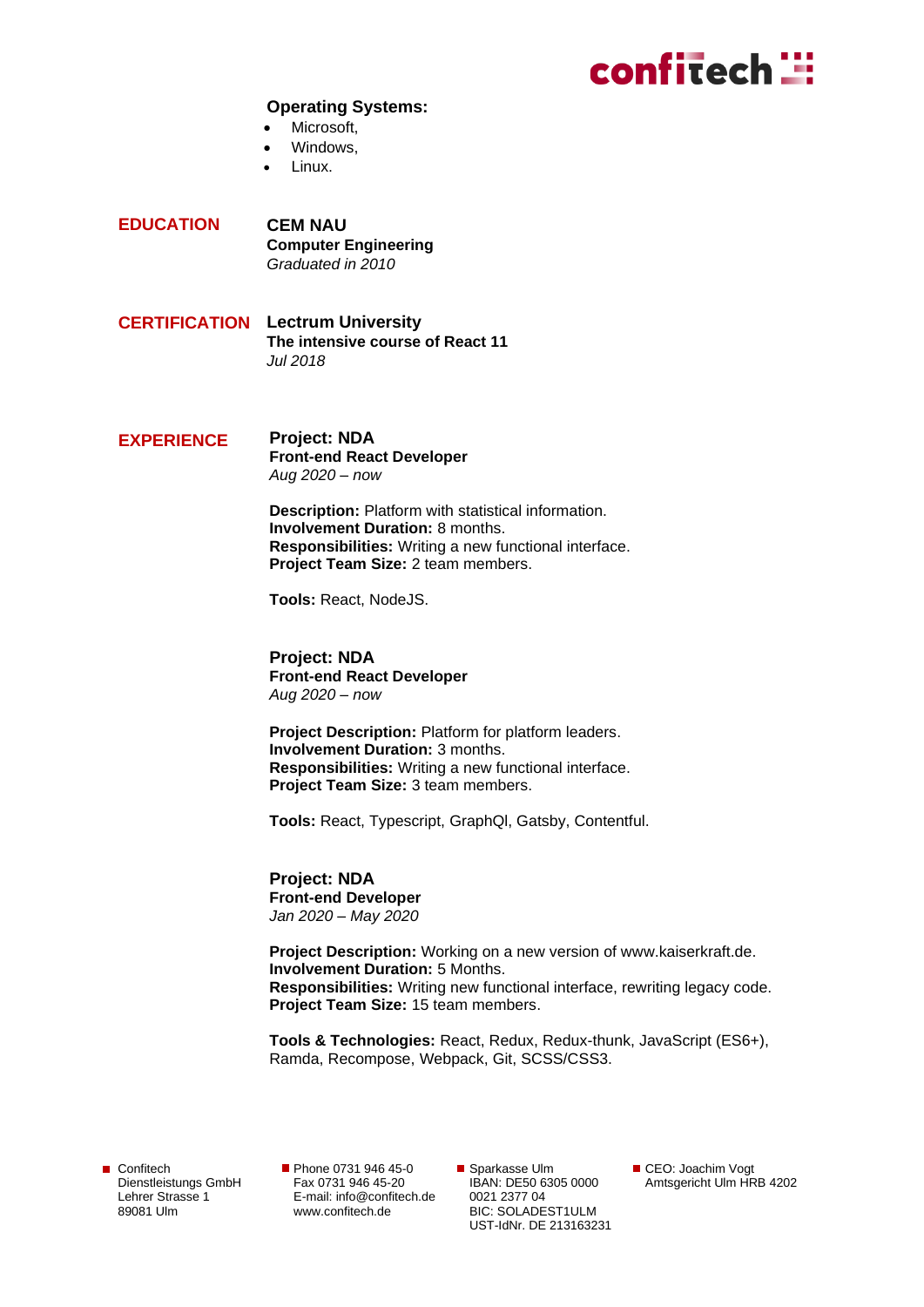## confitech **:::**

#### **Project: NDA Front-end Developer** *Aug 2019 – Dec 2019*

**Project Description:** Orders monitoring the web app. **Involvement Duration:** 5 months. **Responsibilities:**

- Designed DB structure and built the model's structure;
- Made endpoints for data including websocket interface;
- Wrote frontend part of a project.

**Project Team Size:** 2 team members.

**Tools & Technologies:** git, react, redux, lodash, react-router, axios, websockets, CSS/SCSS, webpack, babel, socket.io, redux-thunk, ssh, PropTypes, Eslint, Python, django, django-rest-framework, djangorestframework-simplejwt, djangochannels, postgresql, drf-yasg, sqllite.

#### **Company: WeSoftYou**

**Front-end Developer** *Apr 2019 – Aug 2019* 

**Project Description:** Developing web platform for stylists, colorists, etc. for client booking or finding a master. gostylepro.com **Involvement Duration:** 5 months.

#### **Responsibilities:**

- Making key architecture decisions and developing new components;
- Implementing new technologies;
- Attending daily, sprint planning and retrospective meetings.

**Project Team Size:** 3 team members.

**Tools & Technologies:** React, Redux, Redux thunk, PropTypes, Next.js, Next router, Stripe, React-toastify, Npm, Eslint, Webpack, ssh, Material UI, JS(ES6+), RegEx, Moment.js, lodash, Git, Vim, Grid, Flex, SCSS, Axios.

#### **Company: WePlay eSports**

**Front-end Developer** *Feb 2019 – Apr 2019*

**Project Description:** Extending existing cybersport platform "weplay.tv". **Customer:** WePlay eSports. **Involvement Duration:** 2 months. **Responsibilities:**

- Developing new features;
- Making team members code review;
- Attending daily, sprint planning and retrospective meetings.

**Project Team Size:** 10 team members.

**Tools & Technologies:** React, Redux, Redux thunk, JS (ES6+), npm, yarn, Recompose, Reselect, git, Axios, Ramda, Material UI, lodash, SCSS, Moment.js, Next.js, Eslint, PropTypes.

Confitech Dienstleistungs GmbH Lehrer Strasse 1 89081 Ulm

Phone 0731 946 45-0 Fax 0731 946 45-20 E-mail[: info@confitech.de](mailto:info@confitech.de) www.confitech.de

■ Sparkasse Ulm IBAN: DE50 6305 0000 0021 2377 04 BIC: SOLADEST1ULM UST-IdNr. DE 213163231